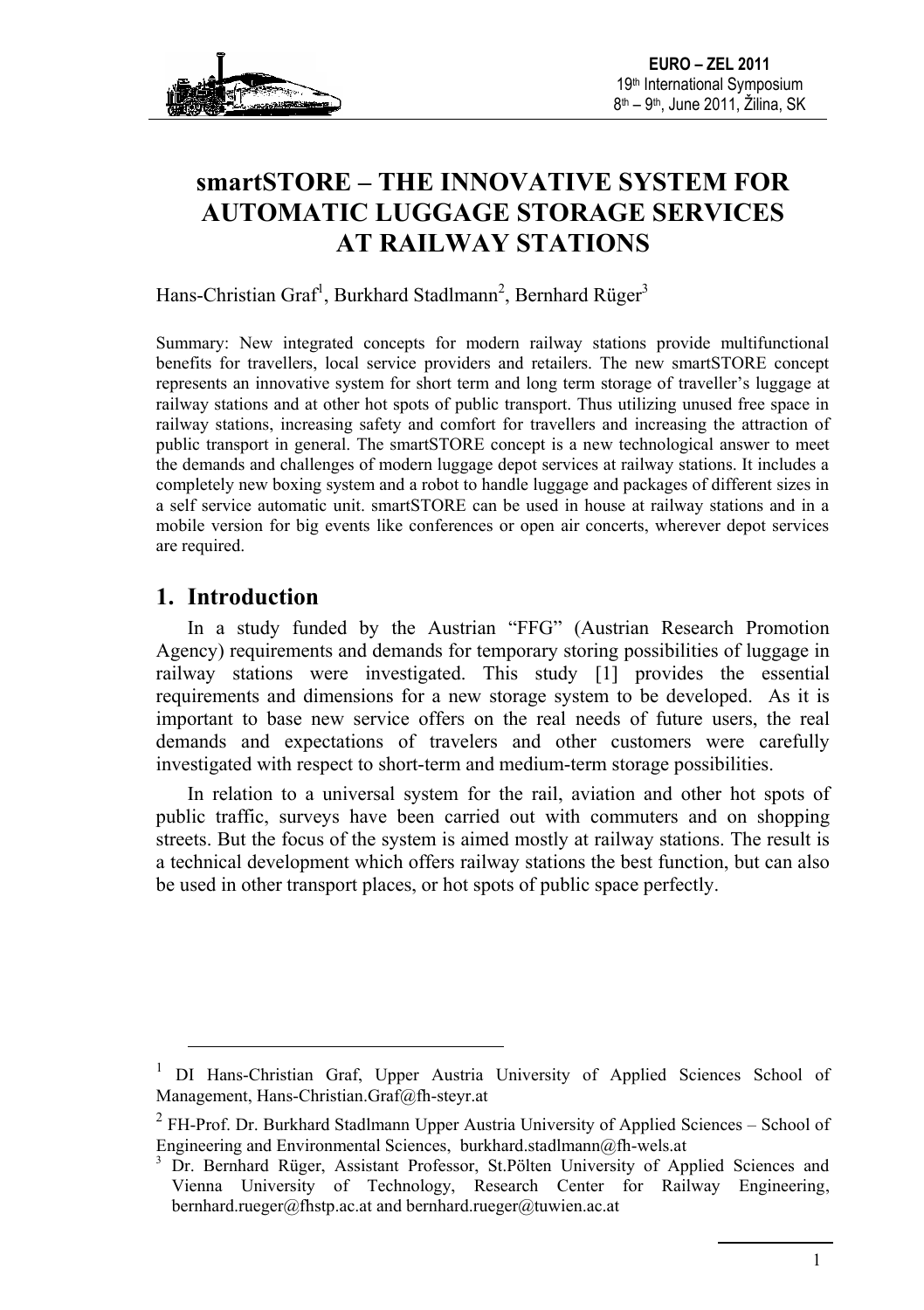## **2. The requirements from a user's perspective**

80% of rail passengers would use a short-term luggage storage for a stay of more than 30 minutes for shopping, dining, etc., if the following key target criteria are met:

- Baggage check-in must be possible at waist level or lower. Lifting of luggage  $\bullet$ will be uncomfortable and undesirable.
- $\bullet$ Luggage must be stored in sealed storage boxes where hard shell packages (suitcases, computer bags), soft packages (shopping bags, clothes, flowers, ...) and single goods (umbrellas, …) can be included.
- Target dimensions of the individual storage boxes result in:  $\bullet$ 
	- Fix width 60 cm two depth:  $70/100$ cm, Variable height (30 to 60 cm).
- Price and cost requirement:
	- Short-term storage (up to 2 hours) should be free.
	- Storage for more than 2 hours may cost  $2 \notin \mathfrak{c}$  at  $4 \notin \mathfrak{c}$ .
- Requirements concerning timing and system performance:
	- Check-in and check-out procedures should take a maximum of one minute.
	- (Timing for luggage hand-out is more sensitive, since travelers need to reach their train on time. Therefore check-out times should not to take longer than one minute.)
	- The remaining time to delivery is therefore displayed.
- Requirements for a physio-friendly and ergonomic operation and utilization of a barrier-free equipment for people with age-related or technical restrictions (disabled):
	- Dimensional design on the basis of the values of the 95th percentile of human bodies according to the ergonomic body index. According to accessibility, the 5th percentile is used. This means:
		- The gripping space of all controls may allow a maximum of 140 cm in width. (= large gripping area, measure of the arm span of the smallest person of the 5th percentile).
		- $\blacksquare$  The amount of the gripping area must be under 184 cm. ( $\equiv$  5th percentile of the gripping area of a woman, DIN 33403-2).
	- The lifting of luggage is supported by fact, that the height of the check in/out station can be adapted to demands of individual bodies.
	- $\blacksquare$  The bottom edge of display must be located at a height of 70 cm to 1,125 cm.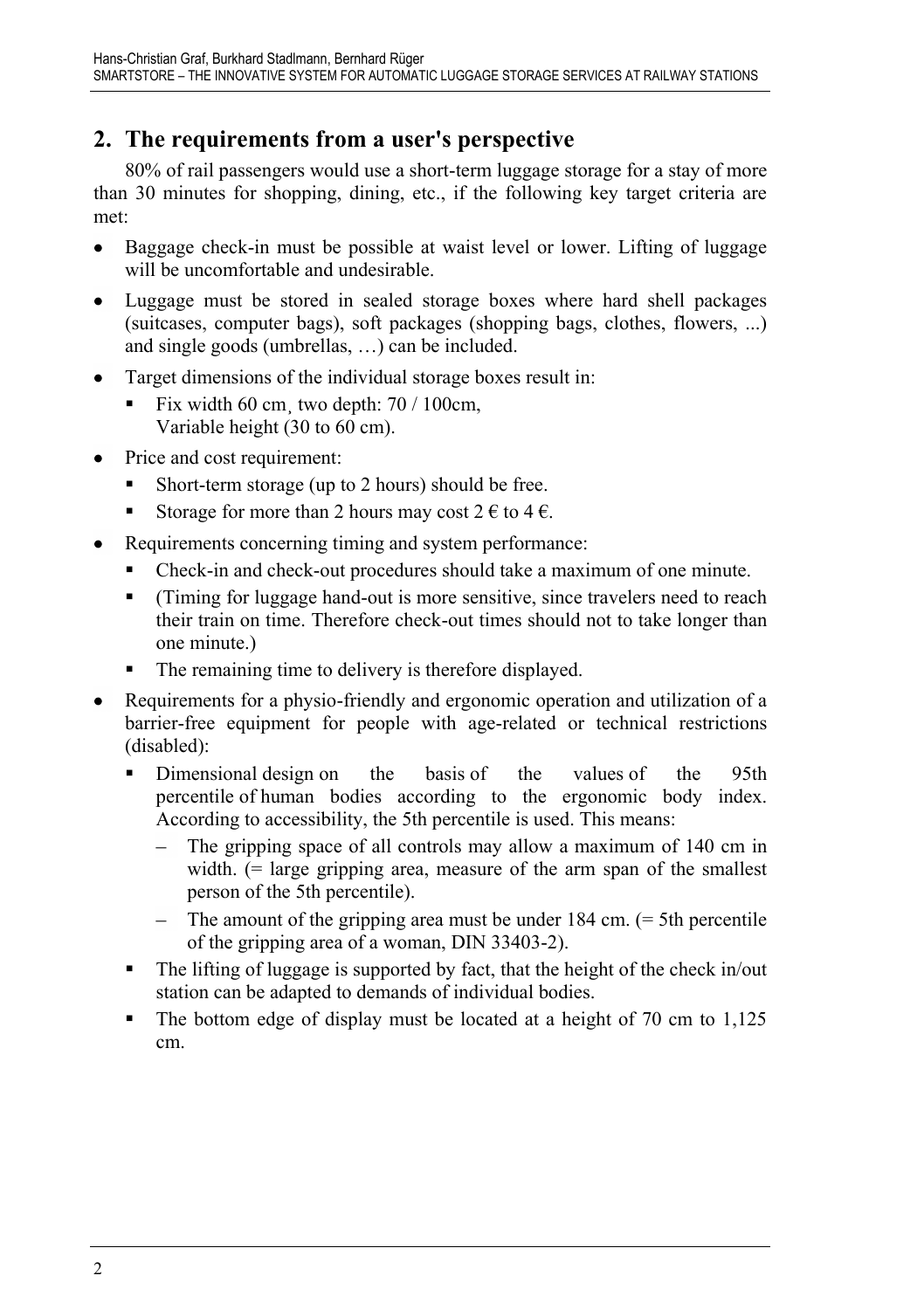

Fig.1: Ergonomic body measurements indices as basis for dimensions

- Cognitive system demands lead to:
	- An interactive user interface (touch screen) to carry out all functions for the inputs and release of luggage (check in, financial clearing and check out). Demanded are multi-lingual menus and the use of readily understandable pictograms as well as a clear chromatic support of user dialogues, but also of course, for colorblind people.
	- User-friendly and logical  $(=$  the common expectation appropriate posture) operating dialogues with the possibility to cancel operation steps at anytime and also offer online help functions.
- Demands for security and comfort:
	- Rounded bearing edges for protection from bruises and exclusive use of controls in clamping free execution.
	- Automatic control of the emptiness of storage boxes after check-out.
	- Display of filling weights (with limitation of the maximum weight).
	- Height adjustment of check in/check-out station.

### **3. Technical requirements**

The technical variants of the smartSTORE system and its associated implementation concept address two central research questions:

- SmartSTORE must be designed so modularly to be adaptable to many different structural conditions in various railway station buildings and fixed airport terminals. For flexible use in small stations or for public events, a container based solution is provided.
- To get optimum use of space within the limited storage space for the big cubature variety of different sized bags, the use of size-adaptive variable boxes in a suitable system is necessary.
- The handling and storage technology has to be available for both, the portable containers and inside the fix buildings. The premise that a solution that can be introduced in very limited space of a 40' ISO container can also meet the requirements of complex and intricate spatial situations of railway stations and airports, may have proved to be correct.
- A container version must include all components of a building style:
	- check in / check out stations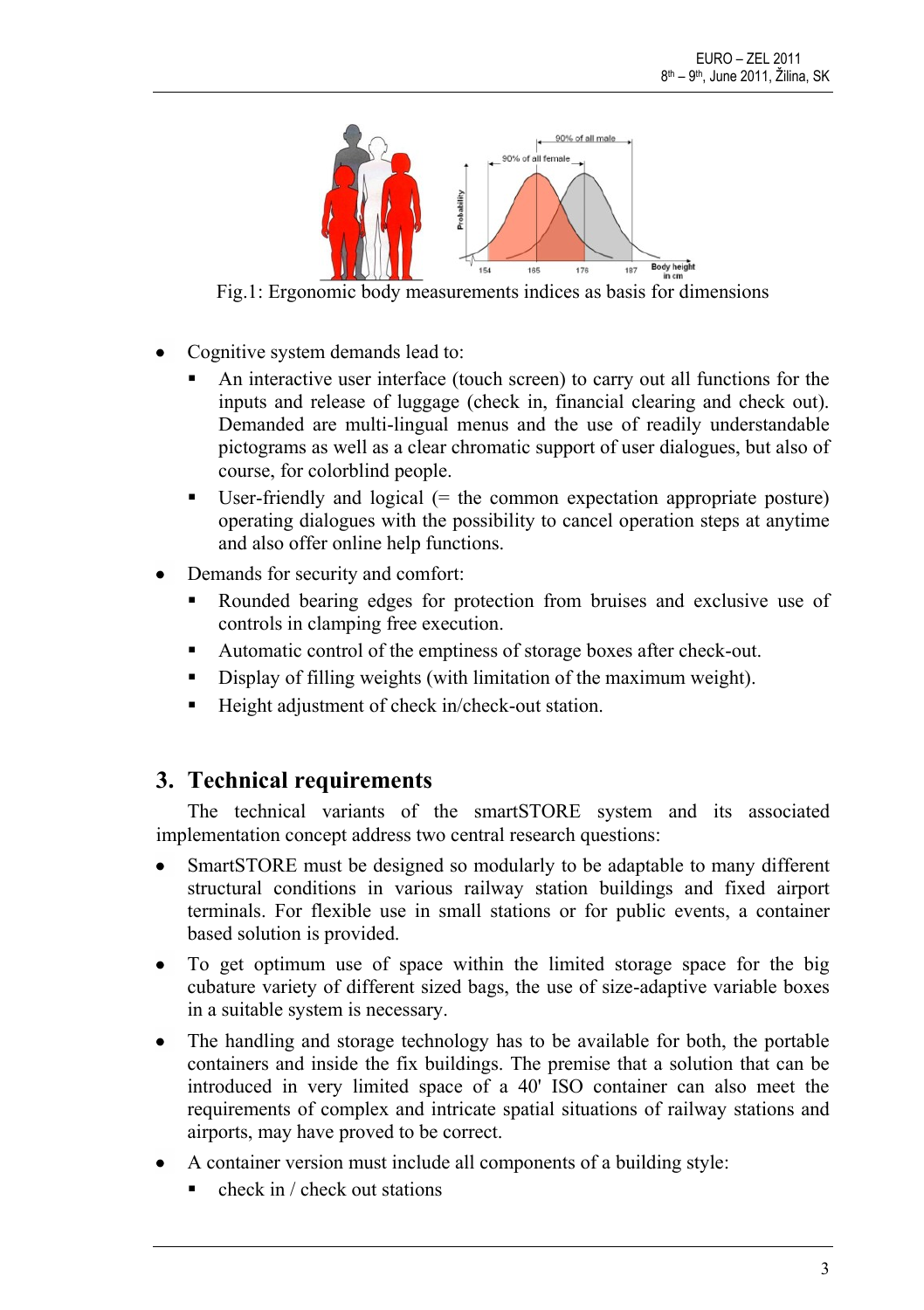- **e** equipment for automatic transport and storage (system: "automatic small parts warehouse")
- handling and storage of differently sized boxes.

The most effective variant solution found for a 40 'ISO container includes a maximum storage capacity of 80-120 variable sized storage boxes (depending on the degree of filling).

In order to avoid long waiting lines, especially at the check-out station  $-$  e.g. before departure of trains or at the end of events - the following should apply:

$$
\frac{amount_{check-out-stations}}{capacity_{boxes}} = \frac{1}{50}
$$

As the key element of innovation research, the concept of adaptive sized boxes was followed. It was quickly recognized that a variety of all dimensions and a block storage concept cannot be a feasible solution neither for the storage box transportation nor for automatic box detection and automatic picking.

The theoretical freedom of the mechanical design and materials selection was therefore reduced to two basic sizes of storage boxes in metal or plastic. But the height of the storage boxes should be adaptable to the size of their filling. This results in the following basic criteria of the storage boxes:

- easy filling from the top (and not from the side, as in lockers)
- coverable to protect the goods (leads to a cover version)
- size:
	- SMALL type:  $750 \times 600$  mm
	- $\blacksquare$  BIG type:  $1000 \times 600 \text{ cm}$
- height variability of both types from 300 mm to 500 mm  $\bullet$
- $\bullet$ maximum load: 50kg.

In a direct comparison of alternatives, criteria such as production costs, investment for box development, box stability, handling and automation, space requirements, variability, difficulty of storage and positioning, … were taken into account.

### **4. The smartSTORE solution**

#### **4.1. Reliable and proven components in an innovative combination**

The technical solution of smartSTORE is based on proven and reliable logistics technology components, which will be assembled and used in a new specific way to meet the conditions and demands as defined above. The basic idea incorporates the automation concepts of the small parts warehousing technology and a sophisticated solution for volume adaptive storage boxes.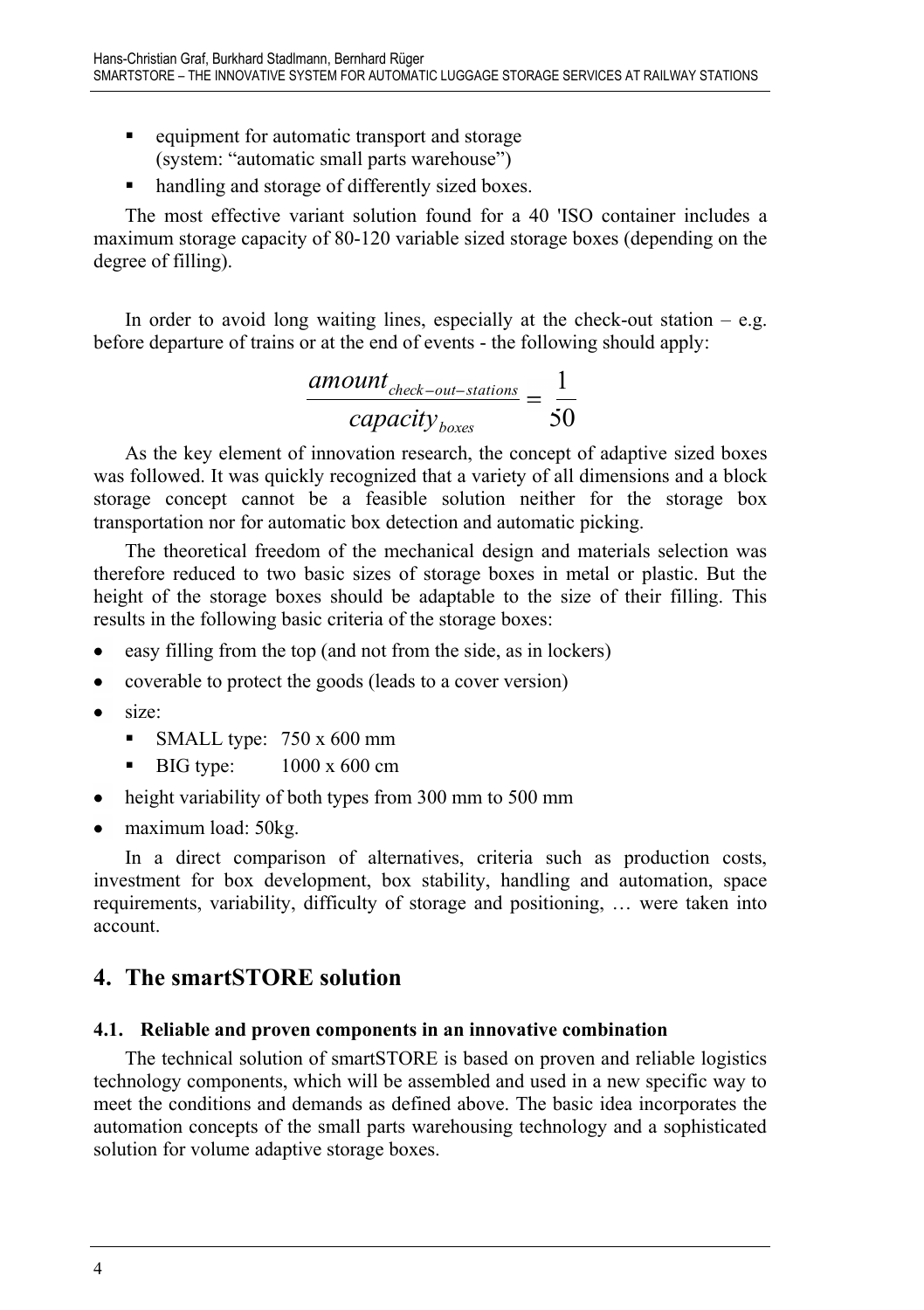#### **4.2. The solution modules**

The automatic warehouse system is the core module of the system and is primarily responsible, with its storage and retrieval technology and control strategy for the overall performance of the depot system. In figure below, there is the storage box supply which is also implemented by using conventional conveyor systems.

The innovation of the system lies in the combination of these proven elements with a unique and extremely novel volume adaptive storage box technology. The variable height of the storage boxes comprises a function to automatically cap the storage boxes before intake and to automatically open them before the swap. Therefore users only need to conciliate their luggage into the already opened storage container.



Fig.2: User friendly and ergonomic design for luggage check in and out

All containers are marked with distinct electronic chips in RFID technology to record not only their number but also the current state and their individual history.

The customer receives at the operator terminal - similar to a car park system - a deposit ticket with a unique number (in bar code and human readable), printed fare information and the documentation of the baggage deposit date. With this ticket, one can pick up his luggage at any time. The vending machine determines not only the storage time dependent pricing, but also the charge on credit cards or cell phone accounts. A cash payment should be a possible option, too.



Fig.3: Principle layout of the smartSTORE container version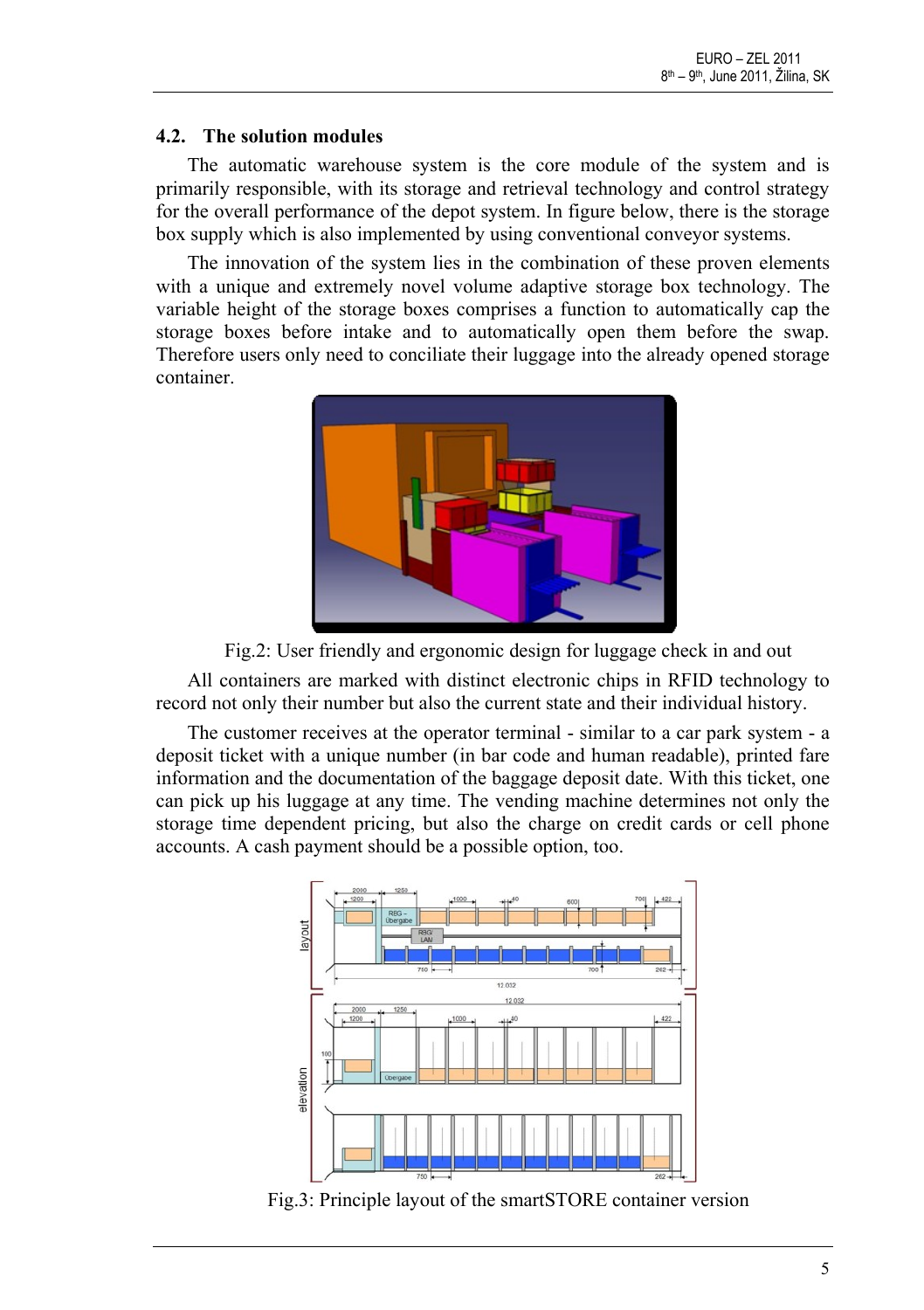As an important security option is also envisaged that automatic anti-terror scanner, such as those already used at airports, can be fitted to the baggage-loading station. This device avoids intake of luggage which is identified as suspicious and can be optionally connected with a manned monitoring station.



Fig.4: Optional link to anti-terror screening modules (photo (c) by Smiths Hermann)

#### **5. The vision for railway station operators**

In the future the effective and customer oriented design of railway stations for public transport services, as well as traffic hubs for the inter-modal cargo traffic, is an essential success factor in order to gain attractiveness and high performance of the traffic systems.

At specific inter-modal hubs the necessary transfer benefits are not only to be reached by handlings within short time limits but, on an incremental basis, there also arises the task for all carriers to temporary store, buffer and sort consignments.

Public transport requires a fast, easy-to-use and flexible depot system for temporary storing of passenger luggage that ought to replace common lockers in the long run. Accordingly, in the goods transport this merely concerns both large containers and minor shipping units like parcels.

In both cases, the variety of sizes of storing items, usually leed to inefficient and uneconomical spatial use by common systems.

smartSTORE is an innovative depot system for both packages and luggage. smartSTORE is characterized by its highest flexibility in volume and is equipped with an innovative racking and conveying technology. However, quality targets are an effective goods turnover and a high service level. smartSTORE has the potential to increase the attractiveness of public transport, in general, and specifically for the railways. New services for rail and other transport carriers may result from this development.

The intelligent and innovative logistics solution smartSTORE addresses the inter-modal transport of goods and the improvement of the public passenger transport infra-structure.

A smartSTORE prototype will be presented at the "ITS World Congress 2012 smarter on the way" to showcase this state-of-the art technology for automatic luggage storage systems.